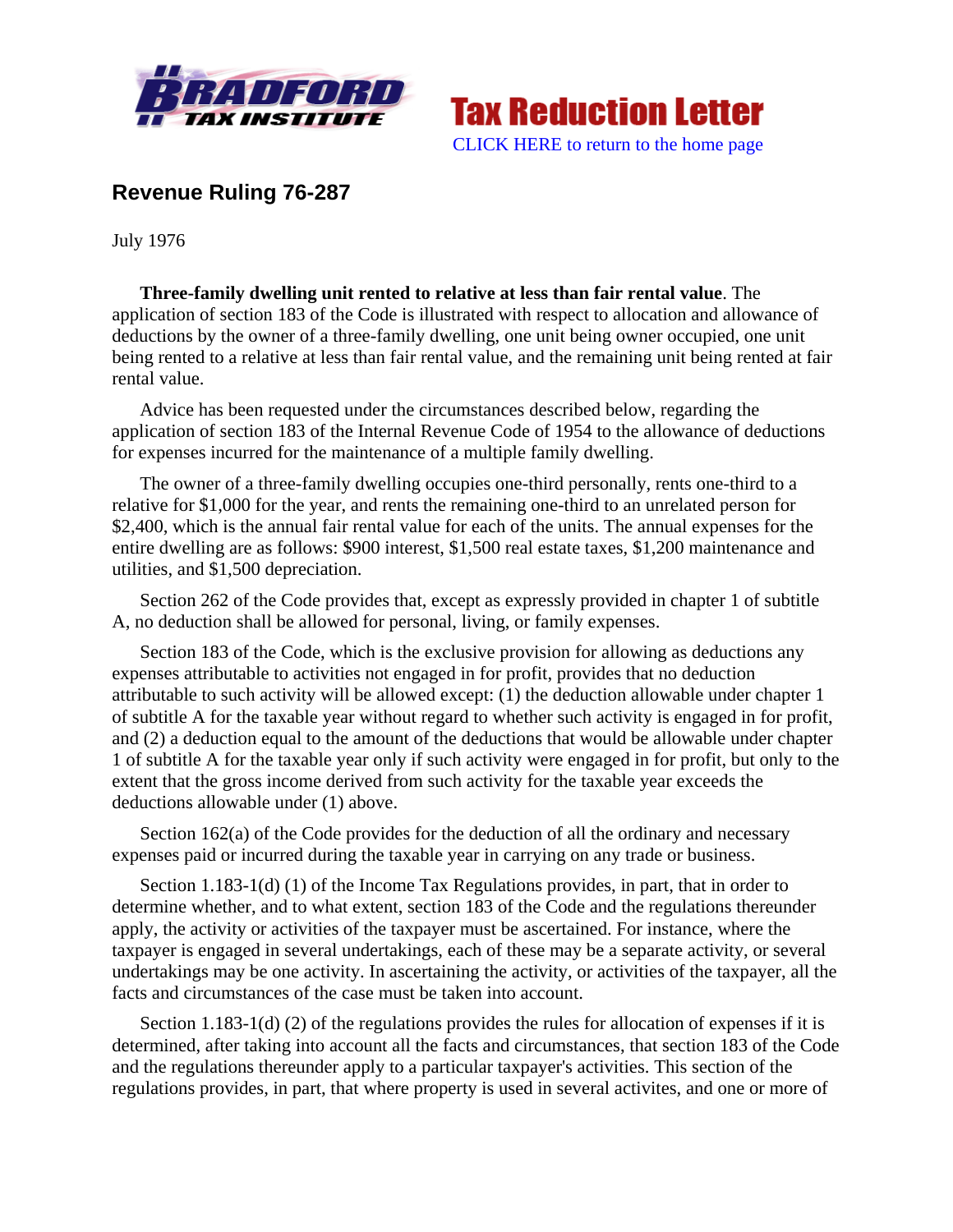such activities is determined not to be engaged in for profit, deductions relating to such property must be allocated between the various activities on a reasonable and consistently applied basis.

Under the facts and circumstances in the instant case, the renting of the unit to a relative for less than fair rental value is one activity and the renting of the unit to an unrelated person for fair market value is a separate activity. The renting of the unit to the relative is an activity not engaged in for profit under section 183 of the Code. The renting of the unit to the unrelated person is a business activity. Thus, deductions must be allocated on a reasonable and consistently applied basis and may be made on a unit basis.

Under the particular facts and circumstances, allocation of the expenses and depreciation on a unit basis is as follows:

|                    | Personal use 1/3 | Business use 1/3                          | Activity not         |
|--------------------|------------------|-------------------------------------------|----------------------|
|                    |                  | allocable to section allocable to section | engaged in for       |
|                    | 262              | 162                                       | profit 1/3 allocable |
|                    |                  |                                           | to section 183       |
| \$900<br>Interest  | \$300            | \$300                                     | \$300                |
| <b>Real Estate</b> | 1500<br>500      | 500                                       | 500                  |
| Taxes              |                  |                                           |                      |
| Maintenance        | 1200<br>400      | 400                                       | 400                  |
| and Utilities      |                  |                                           |                      |
| Depreciation       | 1500<br>500      | 500                                       | 500                  |
| \$5100<br>Total    | \$1700           | \$1700                                    | \$1700               |

Section 1.183-1(b) (1) of the regulations provides, generally, that if an activity is not engaged in for profit, deductions are allowable under section 183(b) of the Code in the following order and only to the following extent: (1) amounts allowable as deductions during the taxable year without regard to whether the activity was engaged in for profit are allowable in full; (2) amounts that would otherwise be allowable if the activity were engaged in for profit that would not result in an adjustment to the basis of the property if allowed are allowed only to the extent the gross income derived from the activity exceeds the deductions allowed or allowable in (1); and (3) amounts that would otherwise be allowable if the activity were engaged in for profit that would result in an adjustment to the basis of the property if allowed are allowed only to the extent the gross income derived from the activity exceeds the deductions allowed or allowable in (1) and (2).

Thus, if the activity is not engaged in for profit, (A) interest and taxes are deductible in full because they would otherwise be allowable under sections 163 and 164 of the Code; (B) operating expenses are deductible to the extent that the gross income therefrom exceeds the interest and taxes, and (C) depreciation is deductible to the extent that gross income therefrom exceeds the interest, taxes, and operating expenses.

Section 62 of the Code sets forth those deductions to be subtracted from gross income in computing adjusted gross income in the case of an individual. In general, under section  $62(1)$  the deductions allowed by chapter 1 of subtitle A of the Code that are attributable to a trade or business carried on by the taxpayer, except as an employee, are subtracted from gross income in computing adjusted gross income. Under section 62(5) the deductions allowed by section 183 that are attributable to property held for the production of rents are subtracted from gross income in computing adjusted gross income.

However, since deductions allowed under section 183 of the Code cannot be attributable to a trade or business, section 62(1) does not apply. Property is only held for the production of rents